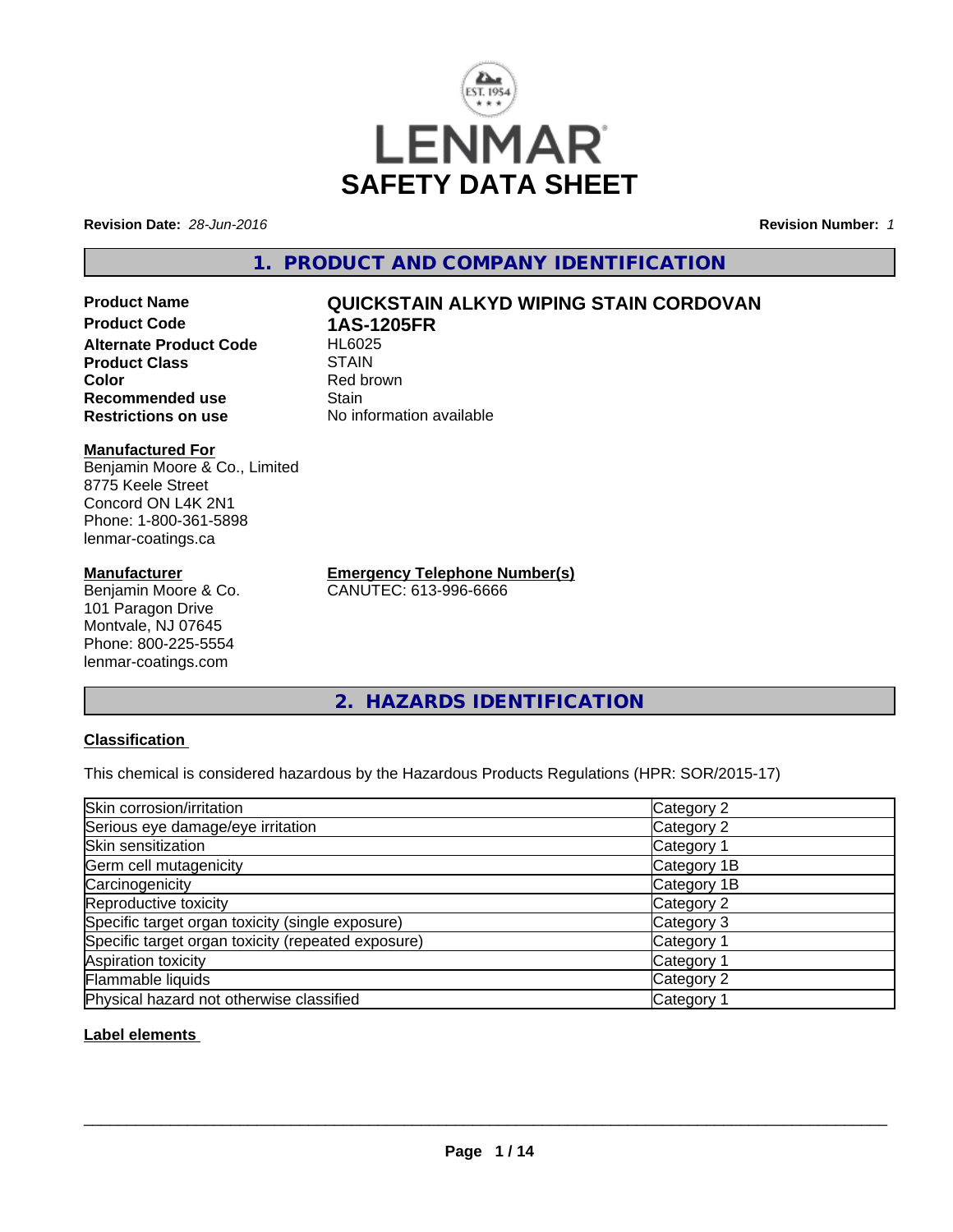\_\_\_\_\_\_\_\_\_\_\_\_\_\_\_\_\_\_\_\_\_\_\_\_\_\_\_\_\_\_\_\_\_\_\_\_\_\_\_\_\_\_\_\_\_\_\_\_\_\_\_\_\_\_\_\_\_\_\_\_\_\_\_\_\_\_\_\_\_\_\_\_\_\_\_\_\_\_\_\_\_\_\_\_\_\_\_\_\_\_\_\_\_

### **Danger**

#### **Hazard statements**

Causes skin irritation Causes serious eye irritation May cause an allergic skin reaction May cause genetic defects May cause cancer Suspected of damaging fertility or the unborn child May cause respiratory irritation. May cause drowsiness or dizziness Causes damage to organs through prolonged or repeated exposure May be fatal if swallowed and enters airways Highly flammable liquid and vapor Risk of spontaneous combustion



**Appearance** liquid **Odor** solvent

#### **Precautionary Statements - Prevention**

Obtain special instructions before use Do not handle until all safety precautions have been read and understood Use personal protective equipment as required Wash face, hands and any exposed skin thoroughly after handling Contaminated work clothing should not be allowed out of the workplace Do not breathe dust/fume/mist/vapors/spray Do not eat, drink or smoke when using this product Use only outdoors or in a well-ventilated area Keep away from heat/sparks/open flames/hot surfaces, no smoking Keep container tightly closed Ground/bond container and receiving equipment Use explosion-proof electrical/ventilating/lighting/equipment Use only non-sparking tools Take precautionary measures against static discharge Keep cool Wear protective gloves/protective clothing/eye protection/face protection Immediately after use, place rags, steel wool or waste used with this product in a sealed water-filled metal container or lay flat to dry.

### **Precautionary Statements - Response**

If exposed or concerned get medical attention

**Eyes**

If in eyes rinse cautiously with water for several minutes. Remove contact lenses, if present and easy to do. Continue rinsing

If eye irritation persists get medical attention

**Skin**

If skin irritation or rash occurs get medical attention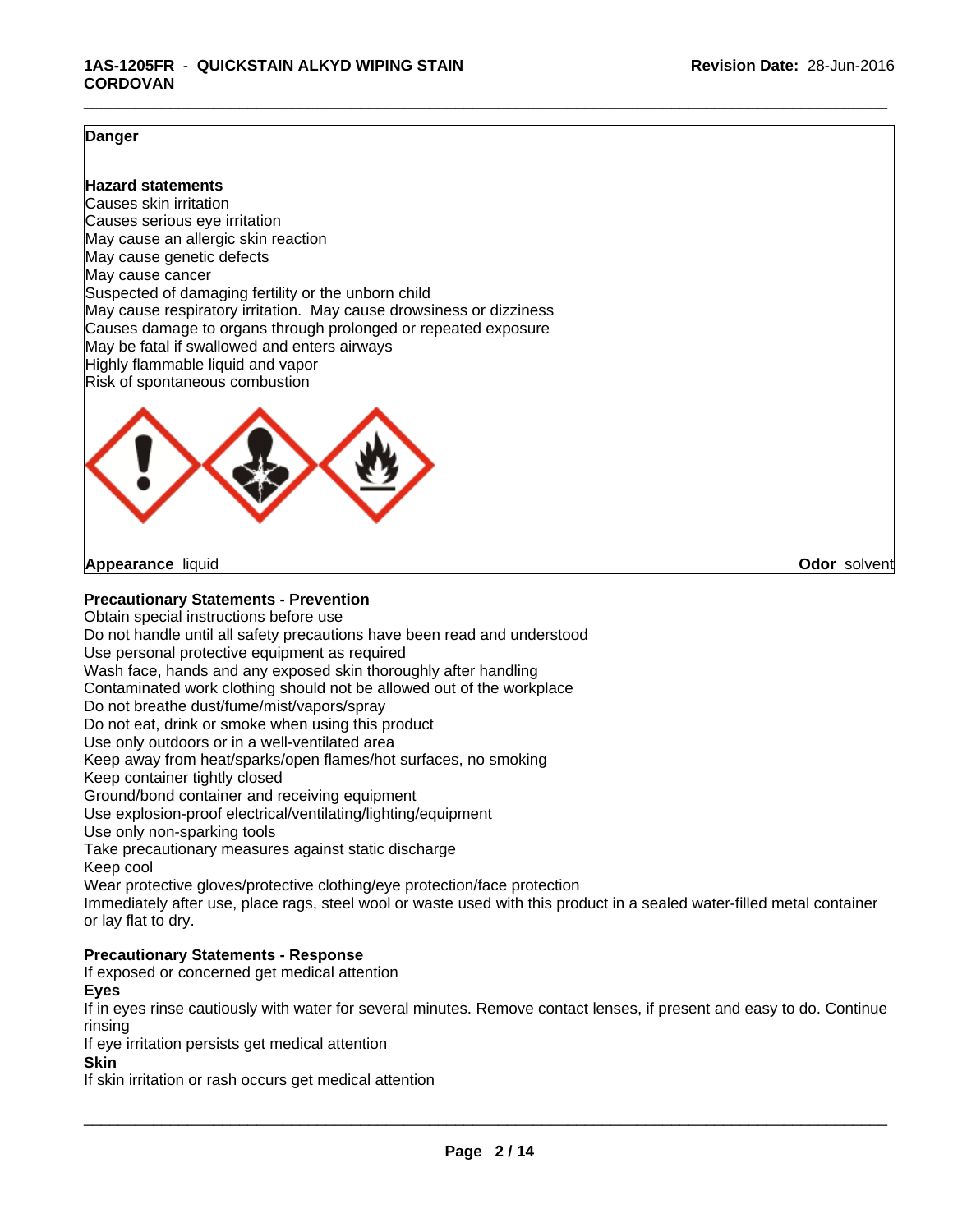If on skin (or hair) take off immediately all contaminated clothing. Rinse skin with water Wash contaminated clothing before reuse

#### **Inhalation**

If inhaled remove victim to fresh air and keep at rest in a position comfortable for breathing **Ingestion**

If swallowed immediately call a POISON CENTER or physician Do NOT induce vomiting

#### **Fire**

In case of fire use CO2, dry chemical, or foam for extinction

### **Precautionary Statements - Storage**

Store locked up Store in a well-ventilated place. Keep container tightly closed

#### **Precautionary Statements - Disposal**

Dispose of contents/container to an approved waste disposal plant Materials such as rags used with this product may begin to burn by themselves. After use, put rags in water or lay flat to dry, then discard.

**3. COMPOSITION INFORMATION ON COMPONENTS**

\_\_\_\_\_\_\_\_\_\_\_\_\_\_\_\_\_\_\_\_\_\_\_\_\_\_\_\_\_\_\_\_\_\_\_\_\_\_\_\_\_\_\_\_\_\_\_\_\_\_\_\_\_\_\_\_\_\_\_\_\_\_\_\_\_\_\_\_\_\_\_\_\_\_\_\_\_\_\_\_\_\_\_\_\_\_\_\_\_\_\_\_\_

#### **Other information**

No information available

| <b>Chemical Name</b>                        | <b>CAS-No</b>  | Weight % (max) |
|---------------------------------------------|----------------|----------------|
| Distillates, petroleum, hydrotreated light  | 64742-47-8     | $7 - 13%$      |
| Hydrotreated light naphtha                  | 64742-49-0     | $5 - 10%$      |
| Solvent naphtha, petroleum, light aromatic  | 64742-95-6     | $3 - 7%$       |
| Solvent naphtha (petroleum), heavy aromatic | 64742-94-5     | $3 - 7%$       |
| Stoddard solvent                            | 8052-41-3      | $3 - 7%$       |
| n-Butyl acetate                             | 123-86-4       | $1 - 5%$       |
| 1,2,4-Trimethylbenzene                      | $95 - 63 - 6$  | $1 - 5%$       |
| 2-Butoxyethanol                             | 111-76-2       | $1 - 5%$       |
| VM&P naphtha                                | 64742-89-8     | $1 - 5%$       |
| Raw Umber Pigment                           | 12713-03-0     | $1 - 5%$       |
| Propylene glycol monomethyl ether acetate   | 108-65-6       | $1 - 5%$       |
| Xylene                                      | 1330-20-7      | $1 - 5%$       |
| Naphthalene                                 | $91 - 20 - 3$  | $0.5 - 1%$     |
| Ethyl benzene                               | $100 - 41 - 4$ | $0.25 - 0.5%$  |
| Cumene                                      | 98-82-8        | $0.1 - 0.25%$  |
| Rosin                                       | 8050-09-7      | $0.1 - 0.25%$  |
| Carbon black                                | 1333-86-4      | $0.1 - 0.25%$  |

# **4. FIRST AID MEASURES**

**General Advice If** symptoms persist, call a physician. Show this safety data sheet to the doctor in attendance.

**Eye Contact Immediately flush with plenty of water. After initial flushing,** remove any contact lenses and continue flushing for at least 15 minutes. Keep eye wide open while rinsing. If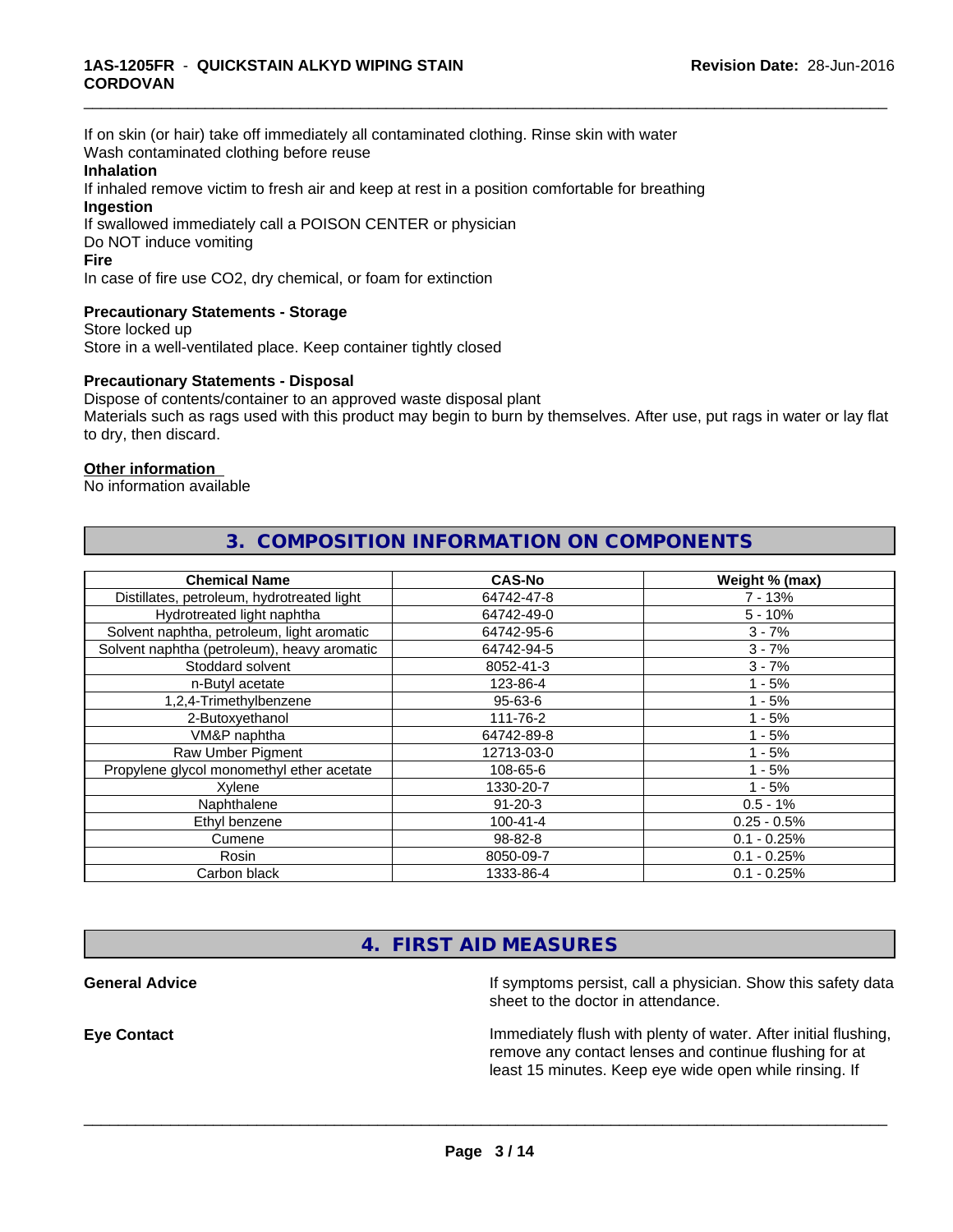|                                        | symptoms persist, call a physician.                                                                                                                                                              |
|----------------------------------------|--------------------------------------------------------------------------------------------------------------------------------------------------------------------------------------------------|
| <b>Skin Contact</b>                    | Wash off immediately with soap and plenty of water<br>removing all contaminated clothes and shoes. If skin<br>irritation persists, call a physician.                                             |
| <b>Inhalation</b>                      | Move to fresh air. If symptoms persist, call a physician.<br>If not breathing, give artificial respiration. Call a physician<br>immediately.                                                     |
| Ingestion                              | Clean mouth with water and afterwards drink plenty of<br>water. Do not induce vomiting without medical advice.<br>Never give anything by mouth to an unconscious person.<br>Consult a physician. |
| <b>Protection Of First-Aiders</b>      | Use personal protective equipment.                                                                                                                                                               |
| <b>Most Important Symptoms/Effects</b> | May cause allergic skin reaction.                                                                                                                                                                |
| <b>Notes To Physician</b>              | Treat symptomatically.                                                                                                                                                                           |
|                                        |                                                                                                                                                                                                  |

\_\_\_\_\_\_\_\_\_\_\_\_\_\_\_\_\_\_\_\_\_\_\_\_\_\_\_\_\_\_\_\_\_\_\_\_\_\_\_\_\_\_\_\_\_\_\_\_\_\_\_\_\_\_\_\_\_\_\_\_\_\_\_\_\_\_\_\_\_\_\_\_\_\_\_\_\_\_\_\_\_\_\_\_\_\_\_\_\_\_\_\_\_

**5. FIRE-FIGHTING MEASURES**

| <b>Flammable Properties</b>                                                                  | Vapors may travel considerable distance to a source of<br>ignition and flash back. Vapors may cause flash fire.                                                                                                                                                                                |
|----------------------------------------------------------------------------------------------|------------------------------------------------------------------------------------------------------------------------------------------------------------------------------------------------------------------------------------------------------------------------------------------------|
| <b>Suitable Extinguishing Media</b>                                                          | Foam, dry powder or water. Use extinguishing measures<br>that are appropriate to local circumstances and the<br>surrounding environment.                                                                                                                                                       |
| <b>Protective Equipment And Precautions For</b><br><b>Firefighters</b>                       | As in any fire, wear self-contained breathing apparatus<br>pressure-demand, MSHA/NIOSH (approved or equivalent)<br>and full protective gear.                                                                                                                                                   |
| <b>Hazardous Combustion Products</b>                                                         | Burning may result in carbon dioxide, carbon monoxide<br>and other combustion products of varying composition<br>which may be toxic and/or irritating.                                                                                                                                         |
| <b>Specific Hazards Arising From The Chemical</b>                                            | Flammable. Flash back possible over considerable<br>distance. Keep product and empty container away from<br>heat and sources of ignition. Closed containers may<br>rupture if exposed to fire or extreme heat. Thermal<br>decomposition can lead to release of irritating gases and<br>vapors. |
| <b>Sensitivity To Mechanical Impact</b>                                                      | No                                                                                                                                                                                                                                                                                             |
| <b>Sensitivity To Static Discharge</b>                                                       | Yes                                                                                                                                                                                                                                                                                            |
| <b>Flash Point Data</b><br>Flash Point (°F)<br>Flash Point (°C)<br><b>Flash Point Method</b> | 59.0<br>15.0<br><b>PMCC</b>                                                                                                                                                                                                                                                                    |
| <b>Flammability Limits In Air</b>                                                            |                                                                                                                                                                                                                                                                                                |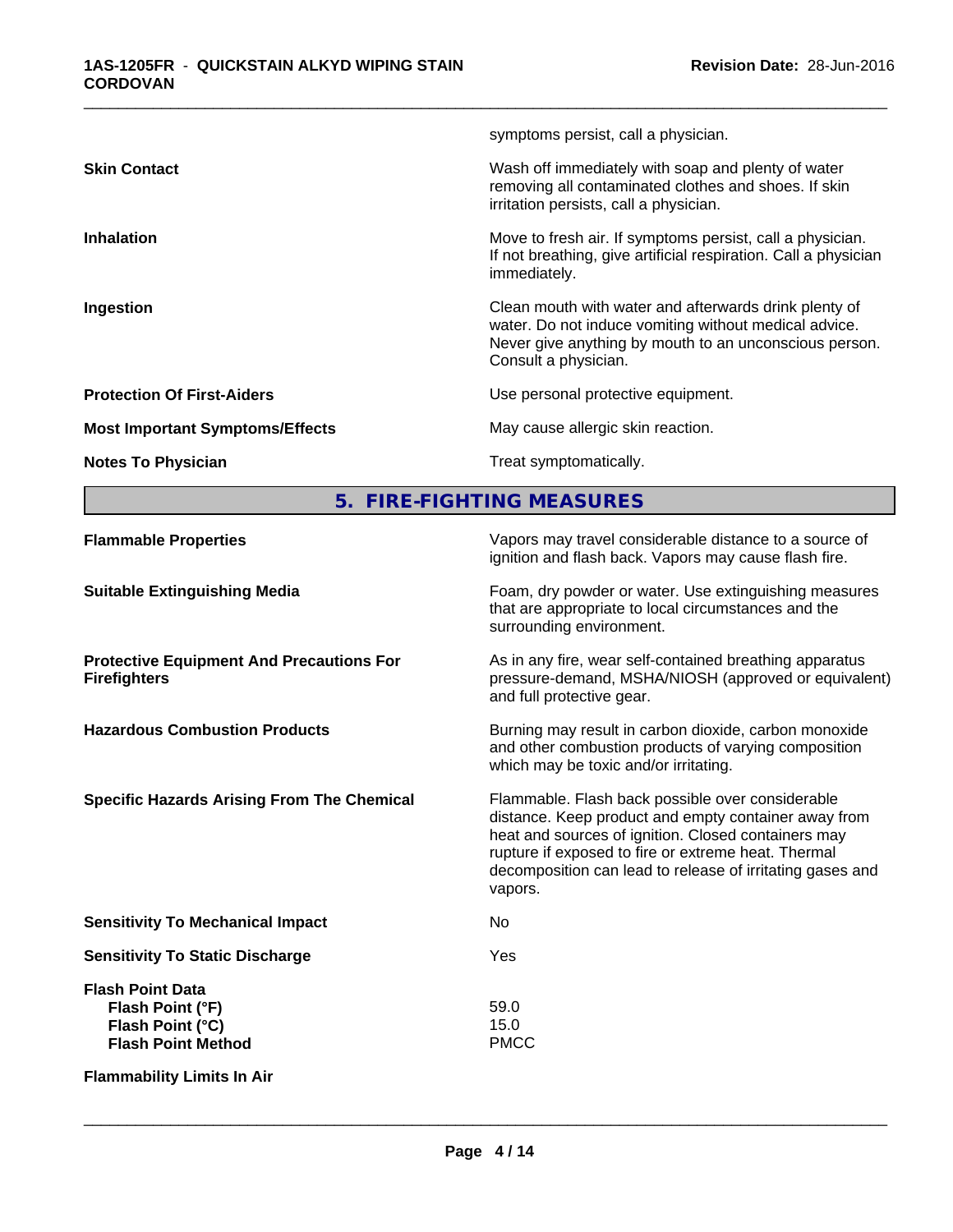#### **Lower Explosion Limit Not available** Not available **Upper Explosion Limit** Not available

\_\_\_\_\_\_\_\_\_\_\_\_\_\_\_\_\_\_\_\_\_\_\_\_\_\_\_\_\_\_\_\_\_\_\_\_\_\_\_\_\_\_\_\_\_\_\_\_\_\_\_\_\_\_\_\_\_\_\_\_\_\_\_\_\_\_\_\_\_\_\_\_\_\_\_\_\_\_\_\_\_\_\_\_\_\_\_\_\_\_\_\_\_

**NFPA Health:** 2 **Flammability:** 3 **Instability:** 0 **Special:** Not Applicable

### **NFPA Legend**

- 0 Not Hazardous
- 1 Slightly
- 2 Moderate
- 3 High
- 4 Severe

*The ratings assigned are only suggested ratings, the contractor/employer has ultimate responsibilities for NFPA ratings where this system is used.*

*Additional information regarding the NFPA rating system is available from the National Fire Protection Agency (NFPA) at www.nfpa.org.*

# **6. ACCIDENTAL RELEASE MEASURES**

| Remove all sources of ignition. Take precautions to<br>prevent flashback. Ground and bond all containers and<br>handling equipment. Take precautionary measures against<br>static discharges. Ensure adequate ventilation. Avoid<br>contact with skin, eyes and clothing. Use personal<br>protective equipment.  |
|------------------------------------------------------------------------------------------------------------------------------------------------------------------------------------------------------------------------------------------------------------------------------------------------------------------|
| Prevent further leakage or spillage if safe to do so. Do not<br>allow material to contaminate ground water system.<br>Prevent product from entering drains. Do not flush into<br>surface water or sanitary sewer system. Local authorities<br>should be advised if significant spillages cannot be<br>contained. |
| See Section 12 for additional Ecological Information.                                                                                                                                                                                                                                                            |
| Dam up. Soak up with inert absorbent material. Use a<br>non-sparking or explosion proof means to transfer material<br>to a sealed, appropriate container for disposal. Clean<br>contaminated surface thoroughly.                                                                                                 |
|                                                                                                                                                                                                                                                                                                                  |

**7. HANDLING AND STORAGE**

**Handling Handling Avoid contact with skin, eyes and clothing. Wear personal and <b>Handling Avoid contact with skin, eyes and clothing. Wear personal** protective equipment. Do not breathe vapors or spray mist. Use only in ventilated areas. Prevent vapor build-up by providing adequate ventilation during and after use.

> Take precautionary measures against static discharges. To avoid ignition of vapors by static electricity discharge, all metal parts of the equipment must be grounded. Keep away from heat, sparks and flame. Do not smoke. Extinguish all flames and pilot lights, and turn off stoves, heaters, electric motors and other sources of ignition during use and until all vapors are gone. Ignition and/or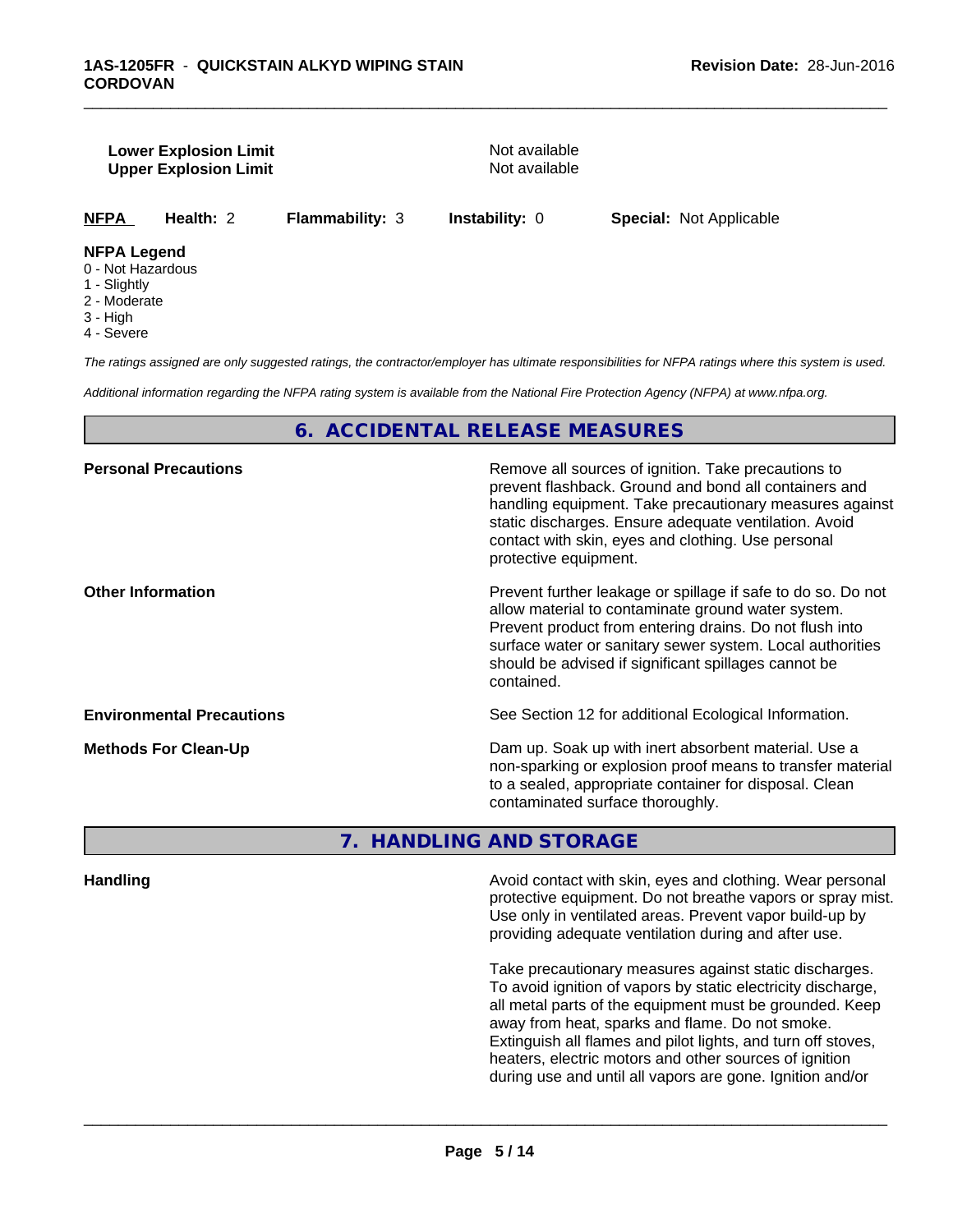flash back may occur.

\_\_\_\_\_\_\_\_\_\_\_\_\_\_\_\_\_\_\_\_\_\_\_\_\_\_\_\_\_\_\_\_\_\_\_\_\_\_\_\_\_\_\_\_\_\_\_\_\_\_\_\_\_\_\_\_\_\_\_\_\_\_\_\_\_\_\_\_\_\_\_\_\_\_\_\_\_\_\_\_\_\_\_\_\_\_\_\_\_\_\_\_\_

**Storage Keep containers tightly closed in a dry, cool and get a dry and storage Keep containers tightly closed in a dry, cool and** well-ventilated place. Keep away from heat. Keep away from open flames, hot surfaces and sources of ignition. Keep in properly labeled containers. Keep out of the reach of children.

> **DANGER** - Rags, steel wool or waste soaked with this product may spontaneously catch fire if improperly discarded. Immediately after use, place rags, steel wool or waste in a sealed water-filled metal container.

**Incompatible Materials Incompatible Materials Incompatible with strong acids and bases and strong** oxidizing agents.

# **8. EXPOSURE CONTROLS / PERSONAL PROTECTION**

#### **Exposure Limits**

| <b>Chemical Name</b>                          | <b>ACGIH</b>                    | <b>Alberta</b>                                                                                                                                              | <b>British Columbia</b>                                                                    | <b>Ontario</b>                                                     | Quebec                                                                                             |
|-----------------------------------------------|---------------------------------|-------------------------------------------------------------------------------------------------------------------------------------------------------------|--------------------------------------------------------------------------------------------|--------------------------------------------------------------------|----------------------------------------------------------------------------------------------------|
| Distillates, petroleum,<br>hydrotreated light | N/E                             | N/E                                                                                                                                                         | $200 \text{ mg/m}^3$ - TWA<br>Skin absorption can<br>contribute to overall<br>exposure.    | N/E                                                                | N/E                                                                                                |
| Stoddard solvent                              | 100 ppm - TWA                   | 100 ppm - TWA<br>572 mg/m <sup>3</sup> - TWA                                                                                                                | 290 mg/m <sup>3</sup> - TWA<br>580 mg/m $3 -$ STEL                                         | 525 mg/m <sup>3</sup> - TWA                                        | 100 ppm - TWAEV<br>525 mg/m <sup>3</sup> - TWAEV                                                   |
| n-Butyl acetate                               | 150 ppm - TWA<br>200 ppm - STEL | 150 ppm - TWA<br>713 mg/m <sup>3</sup> - TWA<br>200 ppm - STEL<br>950 mg/m $3 -$ STEL                                                                       | 20 ppm - TWA                                                                               | 150 ppm - TWA<br>200 ppm - STEL                                    | 150 ppm - TWAEV<br>713 mg/m <sup>3</sup> - TWAEV<br>200 ppm - STEV<br>950 mg/m <sup>3</sup> - STEV |
| 2-Butoxyethanol                               | 20 ppm - TWA                    | 20 ppm - TWA<br>97 mg/m $3$ - TWA                                                                                                                           | 20 ppm - TWA                                                                               | 20 ppm - TWA                                                       | 20 ppm - TWAEV<br>97 mg/m $3$ - TWAEV                                                              |
| Raw Umber Pigment                             | N/E                             | N/E                                                                                                                                                         | N/E                                                                                        | N/E                                                                | $0.2$ mg/m <sup>3</sup> - TWAEV                                                                    |
| Propylene glycol monomethyl<br>ether acetate  | N/E                             | N/E                                                                                                                                                         | 50 ppm - TWA<br>75 ppm - STEL                                                              | 50 ppm - TWA<br>$270$ mg/m <sup>3</sup> - TWA                      | N/E                                                                                                |
| Xylene                                        | 100 ppm - TWA<br>150 ppm - STEL | 100 ppm - TWA<br>434 mg/m $3$ - TWA<br>150 ppm - STEL<br>651 mg/m $3 -$ STEL                                                                                | 100 ppm - TWA<br>150 ppm - STEL                                                            | 100 ppm - TWA<br>150 ppm - STEL                                    | 100 ppm - TWAEV<br>434 mg/m <sup>3</sup> - TWAEV<br>150 ppm - STEV<br>651 mg/m $3 -$ STEV          |
| Naphthalene                                   | 10 ppm - TWA<br><b>Skin</b>     | 10 ppm - TWA<br>$52$ mg/m <sup>3</sup> - TWA<br>15 ppm - STEL<br>79 mg/m <sup>3</sup> - STEL<br>Substance may be<br>readily absorbed<br>through intact skin | 10 ppm - TWA<br>15 ppm - STEL<br>Skin absorption can<br>contribute to overall<br>exposure. | 10 ppm - TWA<br>15 ppm - STEL<br>Danger of cutaneous<br>absorption | 10 ppm - TWAEV<br>52 mg/m <sup>3</sup> - TWAEV<br>15 ppm - STEV<br>79 mg/m <sup>3</sup> - STEV     |
| Ethyl benzene                                 | 20 ppm - TWA                    | 100 ppm - TWA<br>434 mg/m <sup>3</sup> - TWA<br>125 ppm - STEL<br>543 mg/m <sup>3</sup> - STEL                                                              | 20 ppm - TWA                                                                               | 20 ppm - TWA                                                       | 100 ppm - TWAEV<br>434 mg/m <sup>3</sup> - TWAEV<br>125 ppm - STEV<br>543 mg/m $3 -$ STEV          |
| Cumene                                        | 50 ppm - TWA                    | 50 ppm - TWA<br>246 mg/m $3$ - TWA                                                                                                                          | 25 ppm - TWA<br>75 ppm - STEL                                                              | 50 ppm - TWA                                                       | 50 ppm - TWAEV<br>246 mg/m <sup>3</sup> - TWAEV                                                    |
| Rosin                                         | Sensitizer                      | N/E                                                                                                                                                         | Sensitizer                                                                                 | $\sim$                                                             | $0.1$ mg/m <sup>3</sup> - TWAEV                                                                    |
| Carbon black                                  | 3 mg/m <sup>3</sup> - TWA       | 3.5 mg/m <sup>3</sup> - TWA                                                                                                                                 | $3$ mg/m $3$ - TWA                                                                         | 3 mg/m <sup>3</sup> - TWA                                          | 3.5 mg/m <sup>3</sup> - TWAEV                                                                      |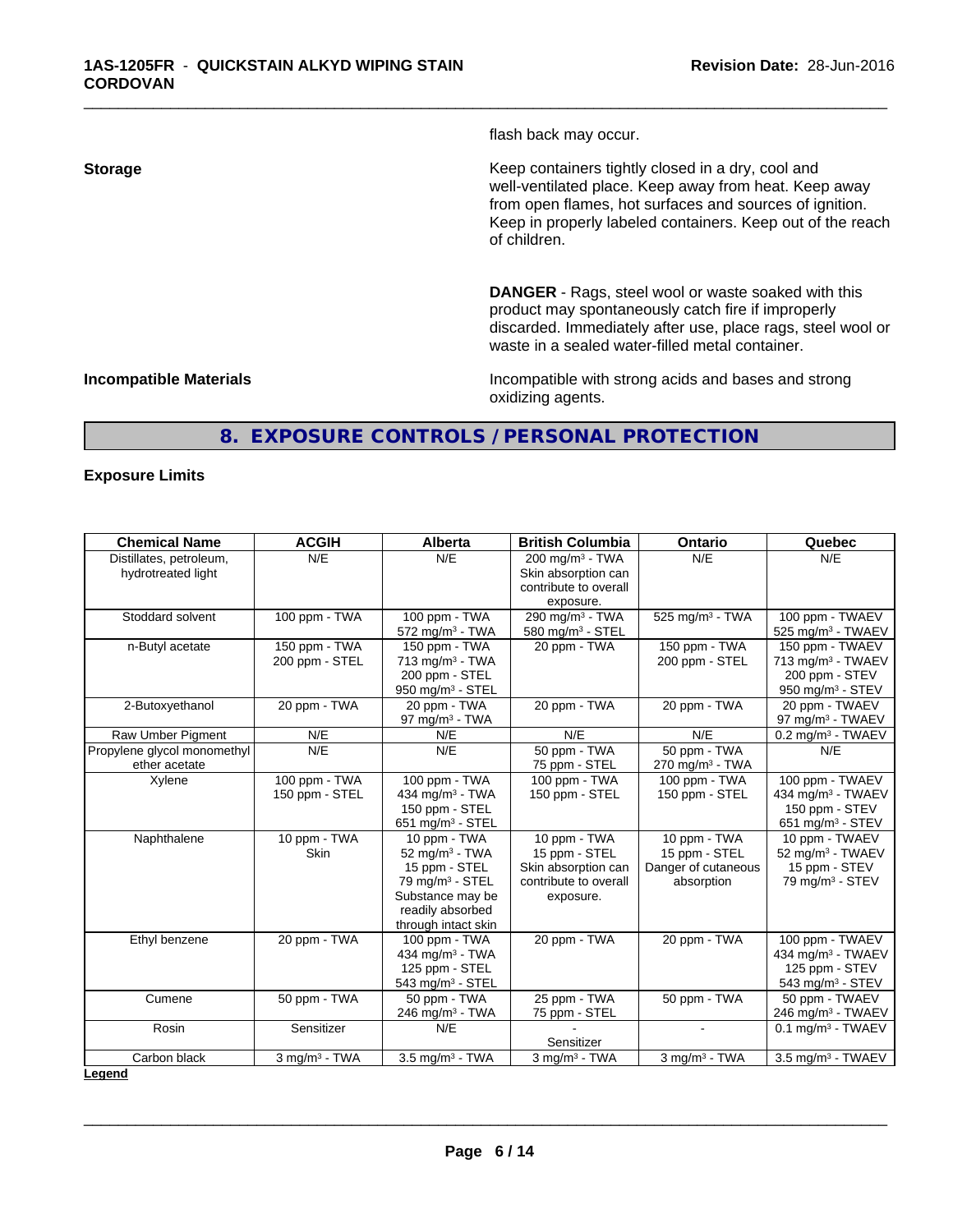ACGIH - American Conference of Governmental Industrial Hygienists Alberta - Alberta Occupational Exposure Limits British Columbia - British Columbia Occupational Exposure Limits Ontario - Ontario Occupational Exposure Limits Quebec - Quebec Occupational Exposure Limits N/E - Not established

# **Personal Protective Equipment**

**Engineering Measures Ensure** Ensure adequate ventilation, especially in confined areas.

\_\_\_\_\_\_\_\_\_\_\_\_\_\_\_\_\_\_\_\_\_\_\_\_\_\_\_\_\_\_\_\_\_\_\_\_\_\_\_\_\_\_\_\_\_\_\_\_\_\_\_\_\_\_\_\_\_\_\_\_\_\_\_\_\_\_\_\_\_\_\_\_\_\_\_\_\_\_\_\_\_\_\_\_\_\_\_\_\_\_\_\_\_

**Eye/Face Protection** Safety glasses with side-shields. If splashes are likely to occur, wear: Tightly fitting safety goggles **Skin Protection Protection Protective gloves and impervious clothing. Respiratory Protection Exercise 2018** Use only with adequate ventilation. In operations where exposure limits are exceeded, use a NIOSH approved respirator that has been selected by a technically qualified person for the specific work conditions. When spraying the product or applying in confined areas, wear a NIOSH approved respirator specified for paint spray or organic vapors.

**Hygiene Measures Avoid contact with skin, eyes and clothing. Remove and Avoid contact with skin, eyes and clothing. Remove and Avoid contact with skin, eyes and clothing. Remove and** wash contaminated clothing before re-use. Wash thoroughly after handling.

# **9. PHYSICAL AND CHEMICAL PROPERTIES**

**Appearance** liquid **Odor** solvent **Odor Threshold No information available No information available Density (lbs/gal)** 7.5 - 7.8 **Specific Gravity** 0.89 - 0.93 **pH** No information available **Viscosity (cps)** No information available in the Viscosity (cps) **Solubility Notifiable Note that the Solubility Note that the Solubility Notifiable Note that the Solubility Note that the Solubility Note that the Solubility Note that the Solubility Note that the Solubi Water Solubility** No information available **Evaporation Rate No information available No information available Vapor Pressure** No information available **Vapor Density No information available** No information available **Wt. % Solids** 35 - 45 **Vol. % Solids** 30 - 40 **Wt. % Volatiles** 55 - 65 **Vol. % Volatiles** 60 - 70 **VOC Regulatory Limit (g/L)** < 550 **Boiling Point (°F)** 240 **Boiling Point (°C)** 115 **Freezing Point (°F)** No information available **Freezing Point (°C)** and **COV** No information available **Flash Point (°F)** 59.0 **Flash Point (°C)** 15.0 **Flash Point Method** PMCC **Flammability (solid, gas)** Not applicable **Upper Explosion Limit** Not applicable **Lower Explosion Limit** Not applicable **Autoignition Temperature (°F)** No information available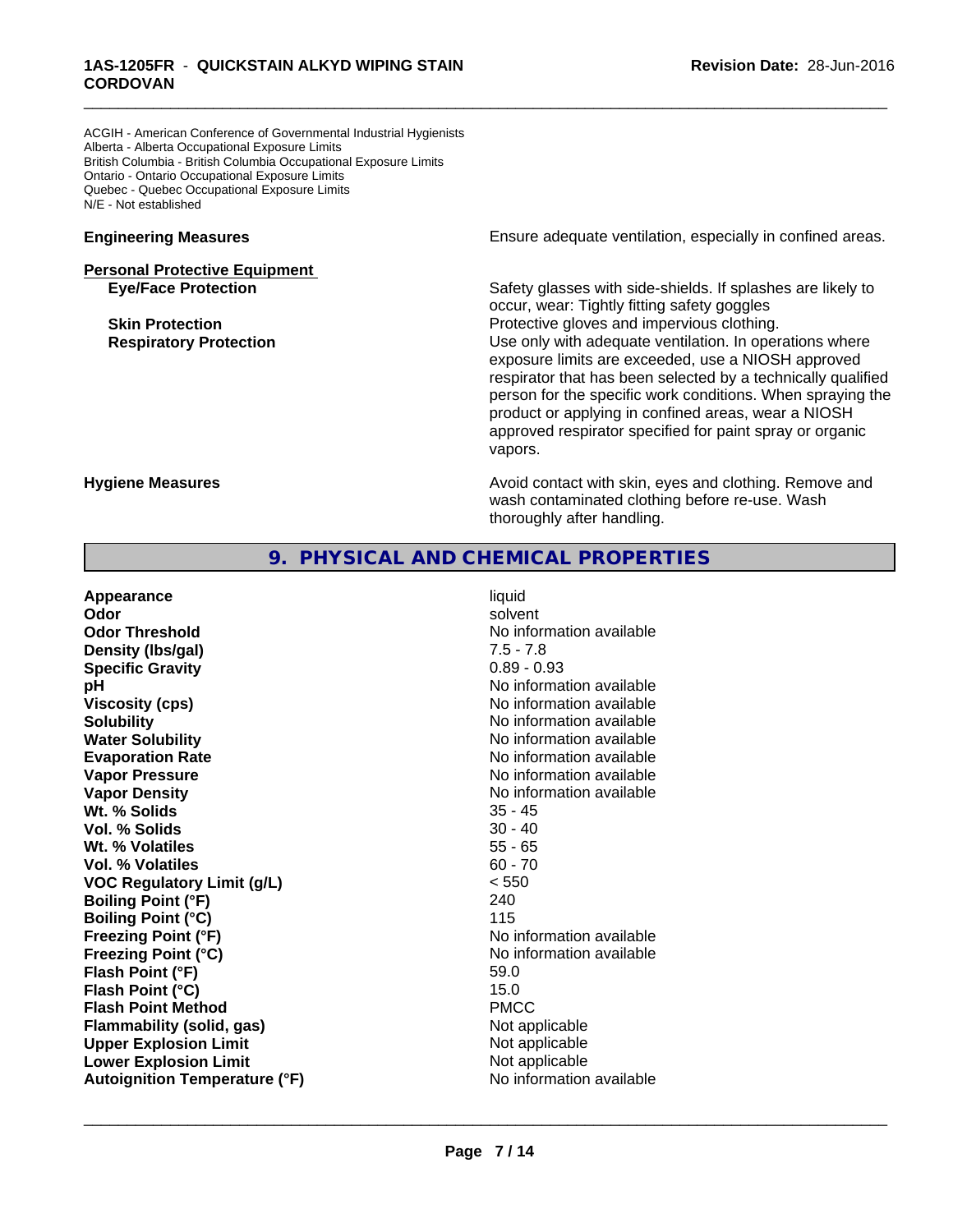**Autoignition Temperature (°C)** No information available **Decomposition Temperature (°F)** No information available **Decomposition Temperature (°C)**<br> **Partition Coefficient (n-octanol/water)** No information available **Partition Coefficient (n-octanol/water)** 

\_\_\_\_\_\_\_\_\_\_\_\_\_\_\_\_\_\_\_\_\_\_\_\_\_\_\_\_\_\_\_\_\_\_\_\_\_\_\_\_\_\_\_\_\_\_\_\_\_\_\_\_\_\_\_\_\_\_\_\_\_\_\_\_\_\_\_\_\_\_\_\_\_\_\_\_\_\_\_\_\_\_\_\_\_\_\_\_\_\_\_\_\_

# **10. STABILITY AND REACTIVITY**

| <b>Reactivity</b>                         | Not Applicable                                                                                                            |
|-------------------------------------------|---------------------------------------------------------------------------------------------------------------------------|
| <b>Chemical Stability</b>                 | Stable under normal conditions. Hazardous polymerisation<br>does not occur.                                               |
| <b>Conditions To Avoid</b>                | Keep away from open flames, hot surfaces, static<br>electricity and sources of ignition. Sparks. Elevated<br>temperature. |
| <b>Incompatible Materials</b>             | Incompatible with strong acids and bases and strong<br>oxidizing agents.                                                  |
| <b>Hazardous Decomposition Products</b>   | Thermal decomposition can lead to release of irritating<br>gases and vapors.                                              |
| <b>Possibility Of Hazardous Reactions</b> | None under normal conditions of use.                                                                                      |

# **11. TOXICOLOGICAL INFORMATION**

| Eye contact, skin contact and inhalation.<br><b>Principal Routes of Exposure</b>                                                                                                                                                                          |  |
|-----------------------------------------------------------------------------------------------------------------------------------------------------------------------------------------------------------------------------------------------------------|--|
| <b>Acute Toxicity</b>                                                                                                                                                                                                                                     |  |
| <b>Product Information</b><br>Repeated or prolonged exposure to organic solvents may<br>lead to permanent brain and nervous system damage.<br>Intentional misuse by deliberately concentrating and<br>inhaling vapors may be harmful or fatal.            |  |
| Information on toxicological effects                                                                                                                                                                                                                      |  |
| No information available<br><b>Symptoms</b>                                                                                                                                                                                                               |  |
| Delayed and immediate effects as well as chronic effects from short and long-term exposure                                                                                                                                                                |  |
| Contact with eyes may cause irritation. Vapor may cause<br>Eye contact<br>irritation.                                                                                                                                                                     |  |
| May cause skin irritation and/or dermatitis. Prolonged skin<br><b>Skin contact</b><br>contact may defat the skin and produce dermatitis.                                                                                                                  |  |
| Harmful by inhalation. High vapor / aerosol concentrations<br><b>Inhalation</b><br>are irritating to the eyes, nose, throat and lungs and may<br>cause headaches, dizziness, drowsiness,<br>unconsciousness, and other central nervous system<br>effects. |  |
| Harmful if swallowed. Ingestion may cause irritation to<br>Ingestion                                                                                                                                                                                      |  |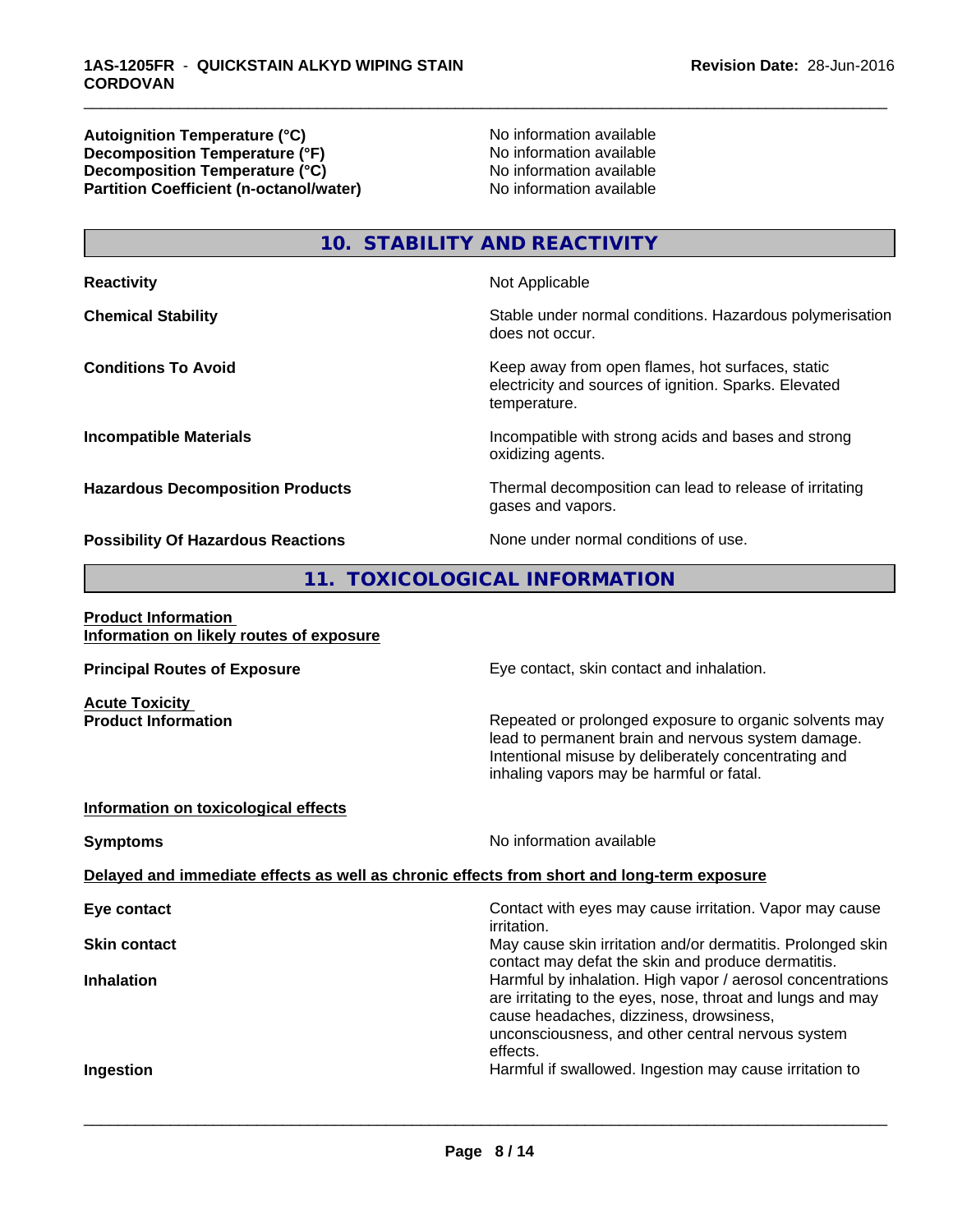|                                 | aspirated into the respiratory system during ingestion or<br>vomiting may cause mild to severe pulmonary injury, |
|---------------------------------|------------------------------------------------------------------------------------------------------------------|
|                                 | possibly progressing to death.                                                                                   |
| Sensitization:                  | May cause an allergic skin reaction.                                                                             |
| <b>Neurological Effects</b>     | No information available.                                                                                        |
| <b>Mutagenic Effects</b>        | No information available.                                                                                        |
| <b>Reproductive Effects</b>     | Possible risk of impaired fertility. Possible risk of harm to                                                    |
|                                 | the unborn child.                                                                                                |
| <b>Developmental Effects</b>    | No information available.                                                                                        |
| <b>Target Organ Effects</b>     | No information available.                                                                                        |
| <b>STOT - single exposure</b>   | May cause disorder and damage to the. Respiratory                                                                |
|                                 | system. Central nervous system (CNS).                                                                            |
| <b>STOT - repeated exposure</b> | Causes damage to organs through prolonged or repeated                                                            |
|                                 | exposure if inhaled. May cause disorder and damage to                                                            |
|                                 | the. Central nervous system (CNS). Causes damage to                                                              |
|                                 | organs through prolonged or repeated exposure if                                                                 |
|                                 | swallowed. Causes damage to organs through prolonged                                                             |
|                                 | or repeated exposure in contact with skin. Blood. Causes                                                         |
|                                 | damage to organs through prolonged or repeated                                                                   |
|                                 | exposure.                                                                                                        |
| Other adverse effects           | No information available.                                                                                        |
| <b>Aspiration Hazard</b>        | May be harmful if swallowed and enters airways. Small                                                            |
|                                 | amounts of this product aspirated into the respiratory                                                           |
|                                 |                                                                                                                  |
|                                 | system during ingestion or vomiting may cause mild to                                                            |
|                                 | severe pulmonary injury, possibly progressing to death.                                                          |

\_\_\_\_\_\_\_\_\_\_\_\_\_\_\_\_\_\_\_\_\_\_\_\_\_\_\_\_\_\_\_\_\_\_\_\_\_\_\_\_\_\_\_\_\_\_\_\_\_\_\_\_\_\_\_\_\_\_\_\_\_\_\_\_\_\_\_\_\_\_\_\_\_\_\_\_\_\_\_\_\_\_\_\_\_\_\_\_\_\_\_\_\_

mucous membranes. Small amounts of this product

#### **Numerical measures of toxicity**

#### **The following values are calculated based on chapter 3.1 of the GHS document**

| ATEmix (oral)                        | 6982 mg/ka |
|--------------------------------------|------------|
| <b>ATEmix (dermal)</b>               | 4655 ma/ka |
| <b>ATEmix (inhalation-dust/mist)</b> | 26.6 ma/L  |
| <b>ATEmix (inhalation-vapor)</b>     | 80 mg/L    |

#### **Component**

Distillates, petroleum, hydrotreated light LD50 Oral: > 5,000 mg/kg (Rat) LD50 Dermal: > 3,000 mg/kg (Rabbit) Solvent naphtha, petroleum, light aromatic LD50 Oral: 8400 mg/kg (Rat) Solvent naphtha (petroleum), heavy aromatic LD50 Dermal: > 2 mL/kg (Rabbit) LC50 Inhalation (Vapor): > 590 mg/m<sup>3</sup> (Rat, 4 hr.) Stoddard solvent LD50 Oral: > 5,000 mg/kg (Rat) LD50 Dermal: > 3160 mg/kg (Rabbit) LC50 Inhalation (Vapor): > 6.1 mg/L (Rat) n-Butyl acetate LD50 Oral: 10768 mg/kg (Rat) LD50 Dermal: > 17600 mg/kg (Rabbit)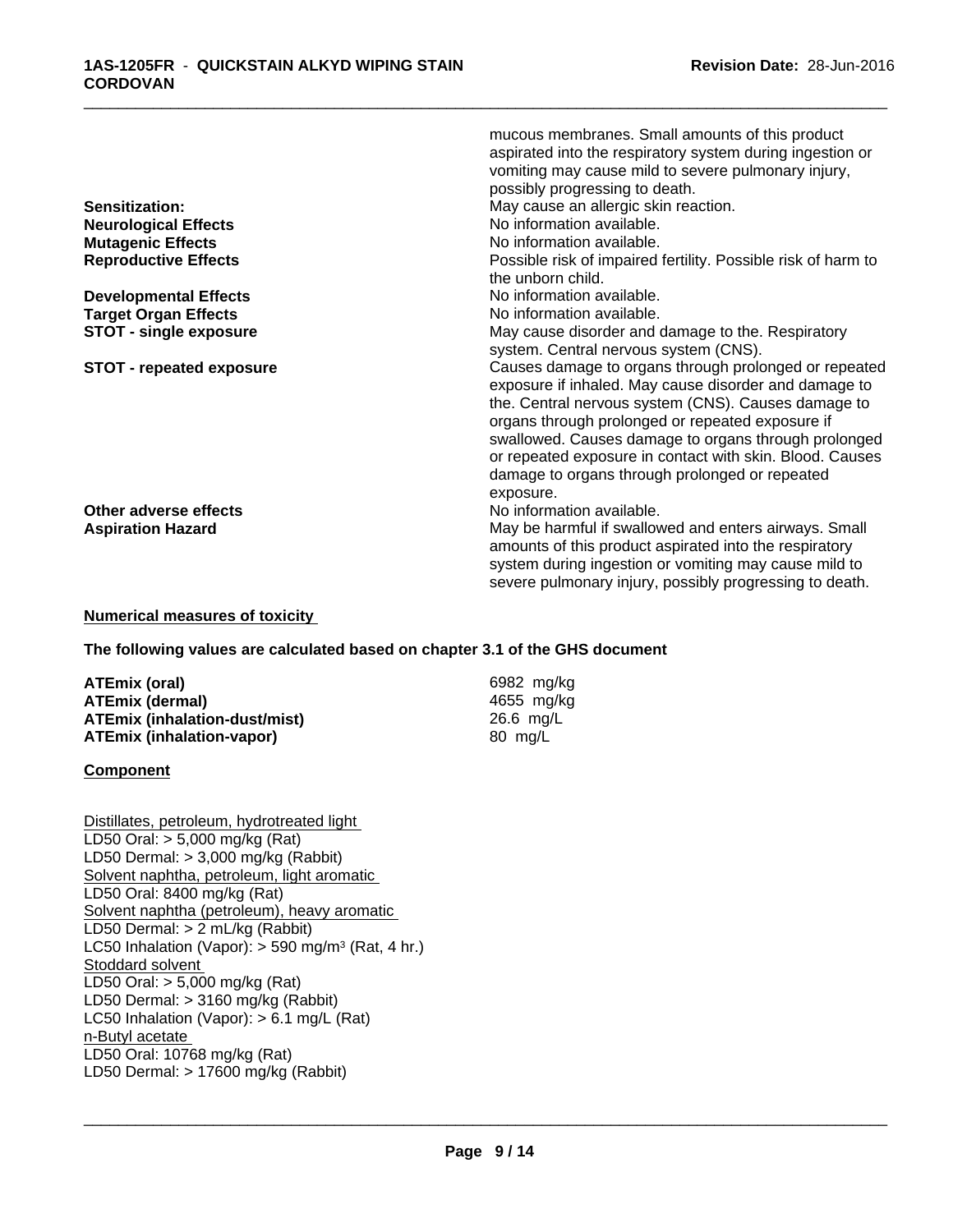#### \_\_\_\_\_\_\_\_\_\_\_\_\_\_\_\_\_\_\_\_\_\_\_\_\_\_\_\_\_\_\_\_\_\_\_\_\_\_\_\_\_\_\_\_\_\_\_\_\_\_\_\_\_\_\_\_\_\_\_\_\_\_\_\_\_\_\_\_\_\_\_\_\_\_\_\_\_\_\_\_\_\_\_\_\_\_\_\_\_\_\_\_\_ **1AS-1205FR** - **QUICKSTAIN ALKYD WIPING STAIN CORDOVAN**

LC50 Inhalation (Vapor): ppm (Rat, 4 hr.) Sensitization: non-sensitizing (guinea pig) 1,2,4-Trimethylbenzene LD50 Oral: 5000 mg/kg (Rat) LC50 Inhalation (Vapor): 18000 mg/m<sup>3</sup> (Rat, 4 hr.) 2-Butoxyethanol LD50 Oral: 470 mg/kg (Rat) LD50 Dermal: 220 mg/kg (Rabbit) LC50 Inhalation (Vapor): 450 ppm (Rat, 4 hr.) Propylene glycol monomethyl ether acetate LD50 Oral: 8532 mg/kg (Rat) LD50 Dermal: > 5000 mg/kg (Rabbit) LC50 Inhalation (Vapor): > 4345 ppm Xylene LD50 Oral: 4300 mg/kg (Rat) LD50 Dermal: > 1700 mg/kg (Rabbit) LC50 Inhalation (Vapor): 5000 ppm (Rat, 4 hr.) **Naphthalene** LD50 Oral: 969 mg/kg (Rat) LD50 Dermal: > 20,000 mg/kg (Rabbit) LC50 Inhalation (Vapor): > 340 mg/m<sup>3</sup> (Rat, 1 hr.) Ethyl benzene LD50 Oral: mg/kg (Rat) LD50 Dermal: > mg/kg (Rabbit) LC50 Inhalation (Vapor): mg/m<sup>3</sup> (Rat, 2 hr.) **Cumene** LD50 Oral: > 1400 mg/kg (Rat) LD50 Dermal: 12300 µL/kg (Rabbit) LC50 Inhalation (Vapor): 39000 mg/kg (Rat, 4 hr.) Rosin LD50 Oral: 3.0 mg/kg (Rat) LC50 Inhalation (Vapor): 110 mg/m<sup>3</sup> (Rat) Carbon black LD50 Oral: > 15400 mg/kg (Rat) LD50 Dermal: > 3000 mg/kg (Rabbit)

# **Chronic Toxicity**

### **Carcinogenicity**

*The information below indicateswhether each agency has listed any ingredient as a carcinogen:.*

| <b>Chemical Name</b> | <b>IARC</b>                    | <b>NTP</b>                   |
|----------------------|--------------------------------|------------------------------|
|                      | 2B - Possible Human Carcinogen | Reasonably Anticipated Human |
| Naphthalene          |                                | Carcinogen                   |
|                      | 2B - Possible Human Carcinogen |                              |
| l Ethvl benzene      |                                |                              |
|                      | 2B - Possible Human Carcinogen | Reasonably Anticipated Human |
| Cumene               |                                | Carcinogen                   |
|                      | 2B - Possible Human Carcinogen |                              |
| Carbon black         |                                |                              |

#### **Legend**

IARC - International Agency for Research on Cancer NTP - National Toxicity Program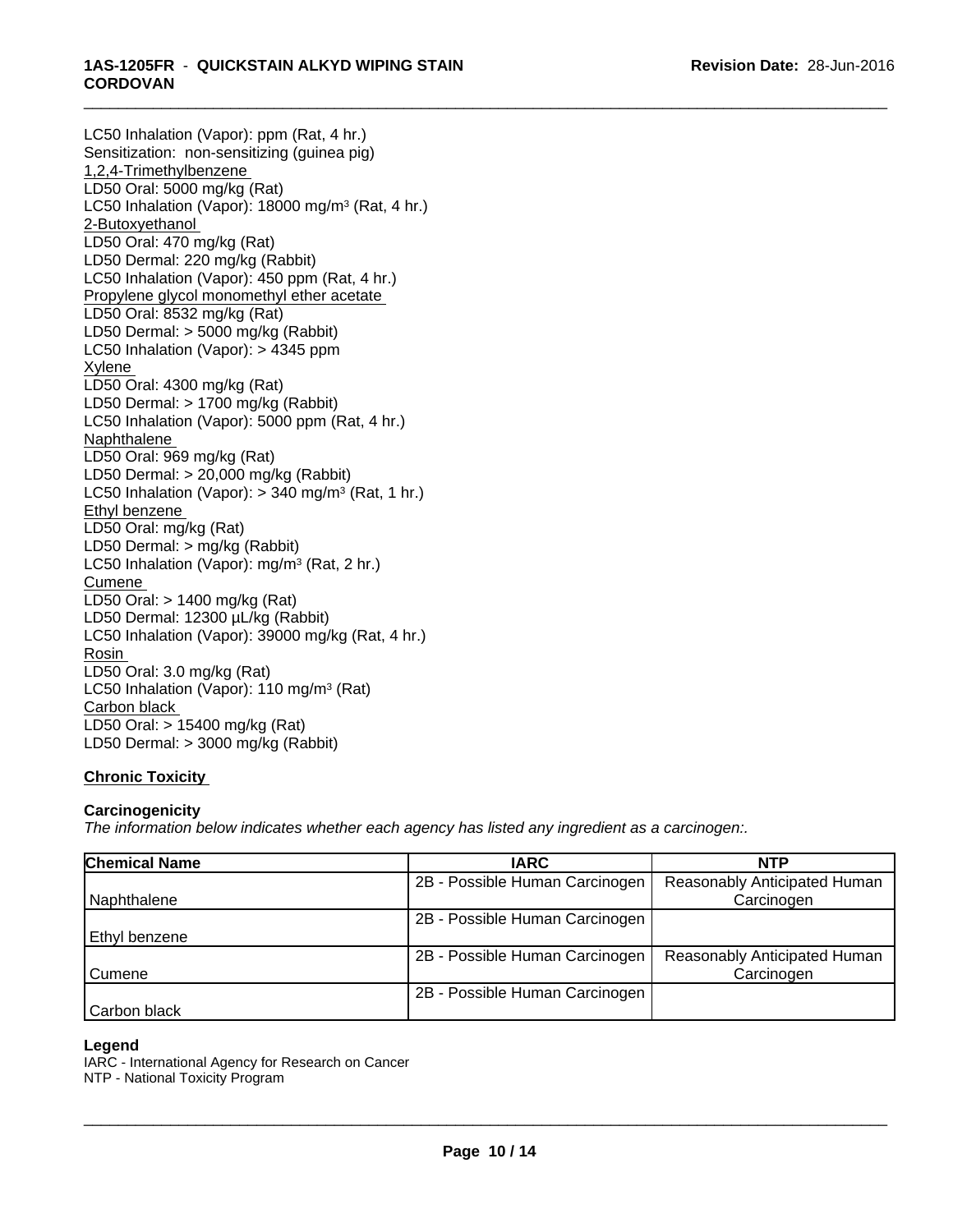OSHA - Occupational Safety & Health Administration

**12. ECOLOGICAL INFORMATION**

\_\_\_\_\_\_\_\_\_\_\_\_\_\_\_\_\_\_\_\_\_\_\_\_\_\_\_\_\_\_\_\_\_\_\_\_\_\_\_\_\_\_\_\_\_\_\_\_\_\_\_\_\_\_\_\_\_\_\_\_\_\_\_\_\_\_\_\_\_\_\_\_\_\_\_\_\_\_\_\_\_\_\_\_\_\_\_\_\_\_\_\_\_

### **Ecotoxicity Effects**

The environmental impact of this product has not been fully investigated.

#### **Product Information**

#### **Acute Toxicity to Fish** No information available

#### **Acute Toxicity to Aquatic Invertebrates**

No information available

#### **Acute Toxicity to Aquatic Plants**

No information available

#### **Persistence / Degradability**

No information available.

#### **Bioaccumulation / Accumulation**

No information available.

#### **Mobility in Environmental Media**

No information available.

#### **Ozone**

No information available

### **Component**

### **Acute Toxicity to Fish**

n-Butyl acetate LC50: 18 mg/L (Fathead Minnow - 96 hr.) 2-Butoxyethanol LC50: 1490 mg/L (Bluegill sunfish - 96 hr.) Xylene LC50: 13.5 mg/L (Rainbow Trout - 96 hr.) Ethyl benzene LC50: 12.1 mg/L (Fathead Minnow - 96 hr.)

#### **Acute Toxicity to Aquatic Invertebrates**

n-Butyl acetate EC50: 72.8 mg/L (Daphnia magna - 48 hr.) Ethyl benzene EC50: 1.8 mg/L (Daphnia magna - 48 hr.)

#### **Acute Toxicity to Aquatic Plants**

n-Butyl acetate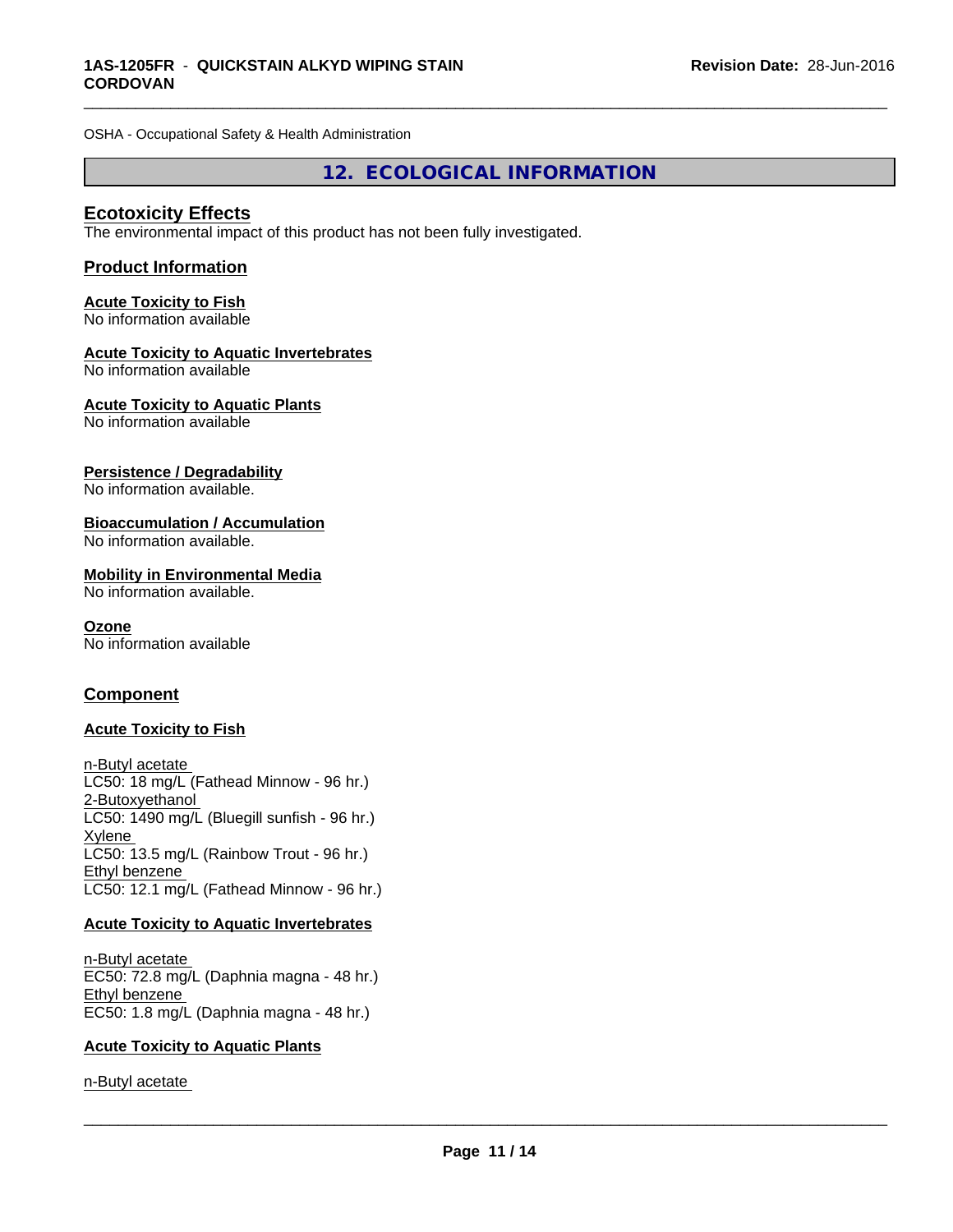EC50: 674.7 mg/L (Green algae (Scenedesmus subspicatus), 72 hrs.) Ethyl benzene EC50: 4.6 mg/L (Green algae (Scenedesmus subspicatus), 72 hrs.)

# **13. DISPOSAL CONSIDERATIONS**

Waste Disposal Method **Dispose of in accordance with federal, state, provincial,** and local regulations. Local requirements may vary, consult your sanitation department or state-designated environmental protection agency for more disposal options.

**Empty Container Warning <b>Emptied** Containers may retain product residue. Follow label warnings even after container is emptied. Residual vapors may explode on ignition.

**14. TRANSPORT INFORMATION**

**TDG**

**Proper Shipping Name Paint Hazard Class** 3 **UN-No** UN1263 **Packing Group III Description** UN1263, Paint, , 3, II

\_\_\_\_\_\_\_\_\_\_\_\_\_\_\_\_\_\_\_\_\_\_\_\_\_\_\_\_\_\_\_\_\_\_\_\_\_\_\_\_\_\_\_\_\_\_\_\_\_\_\_\_\_\_\_\_\_\_\_\_\_\_\_\_\_\_\_\_\_\_\_\_\_\_\_\_\_\_\_\_\_\_\_\_\_\_\_\_\_\_\_\_\_

**ICAO / IATA ICAO / IATA Contact the preparer for further information.** 

**IMDG / IMO IMO Contact the preparer for further information.** 

**15. REGULATORY INFORMATION**

# **International Inventories**

**TSCA: United States** Yes - All components are listed or exempt. **DSL: Canada** Yes - All components are listed or exempt.

# **National Pollutant Release Inventory (NPRI)**

#### **NPRI Parts 1- 4**

This product contains the following Parts 1-4 NPRI chemicals:

| <b>Chemical Name</b>               | <b>CAS-No</b> | Weight % (max) | <b>NPRI Parts 1-4</b> |  |
|------------------------------------|---------------|----------------|-----------------------|--|
| Solvent naphtha (petroleum), heavy | 64742-94-5    | $3 - 7%$       | Listed                |  |
| aromatic                           |               |                |                       |  |
| n-Butyl acetate                    | 123-86-4      | ' - 5%         | Listed                |  |
| 1,2,4-Trimethylbenzene             | 95-63-6       | - 5%           | Listed                |  |
| 2-Butoxyethanol                    | 111-76-2      | - 5%           | Listed                |  |
|                                    |               |                |                       |  |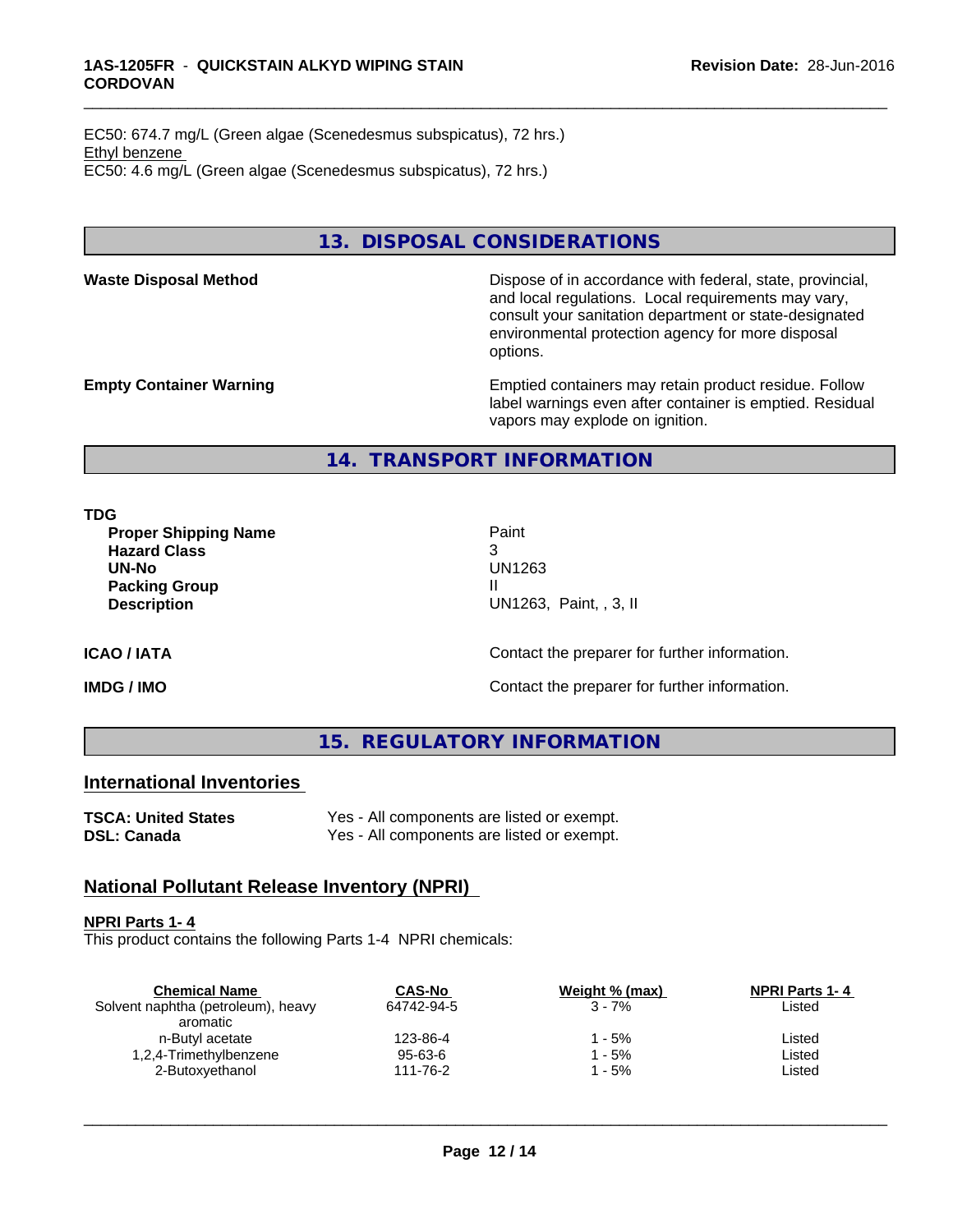#### **1AS-1205FR** - **QUICKSTAIN ALKYD WIPING STAIN CORDOVAN**

| Raw Umber Pigment<br>Propylene glycol monomethyl ether | 12713-03-0<br>108-65-6 | 1 - 5%<br>$1 - 5%$ | Listed<br>Listed |  |
|--------------------------------------------------------|------------------------|--------------------|------------------|--|
| acetate                                                |                        |                    |                  |  |
| Xvlene                                                 | 1330-20-7              | $1 - 5%$           | Listed           |  |
| Naphthalene                                            | $91 - 20 - 3$          | $0.5 - 1\%$        | Listed           |  |
| Ethyl benzene                                          | $100 - 41 - 4$         | $0.25 - 0.5\%$     | Listed           |  |
| Cumene                                                 | 98-82-8                | $0.1 - 0.25\%$     | Listed           |  |

\_\_\_\_\_\_\_\_\_\_\_\_\_\_\_\_\_\_\_\_\_\_\_\_\_\_\_\_\_\_\_\_\_\_\_\_\_\_\_\_\_\_\_\_\_\_\_\_\_\_\_\_\_\_\_\_\_\_\_\_\_\_\_\_\_\_\_\_\_\_\_\_\_\_\_\_\_\_\_\_\_\_\_\_\_\_\_\_\_\_\_\_\_

#### **NPRI Part 5**

This product contains the following NPRI Part 5 Chemicals:

| <b>Chemical Name</b>                 | <b>CAS-No</b> | Weight % (max) | <b>NPRI Part 5</b> |  |
|--------------------------------------|---------------|----------------|--------------------|--|
| Distillates, petroleum, hydrotreated | 64742-47-8    | $7 - 13%$      | Listed             |  |
| liaht                                |               |                |                    |  |
| Solvent naphtha, petroleum, light    | 64742-95-6    | $3 - 7%$       | Listed             |  |
| aromatic                             |               |                |                    |  |
| Solvent naphtha (petroleum), heavy   | 64742-94-5    | $3 - 7%$       | Listed             |  |
| aromatic                             |               |                |                    |  |
| Stoddard solvent                     | 8052-41-3     | $3 - 7%$       | Listed             |  |
| n-Butyl acetate                      | 123-86-4      | $1 - 5%$       | Listed             |  |
| 1,2,4-Trimethylbenzene               | 95-63-6       | $1 - 5%$       | Listed             |  |
| 2-Butoxyethanol                      | 111-76-2      | $1 - 5%$       | Listed             |  |
| VM&P naphtha                         | 64742-89-8    | $1 - 5%$       | Listed             |  |
| Propylene glycol monomethyl ether    | 108-65-6      | $1 - 5%$       | Listed             |  |
| acetate                              |               |                |                    |  |
| Xylene                               | 1330-20-7     | $1 - 5%$       | Listed             |  |
|                                      |               |                |                    |  |

#### **WHMIS Regulatory Status**

This product has been classified in accordance with the hazard criteria of the Hazardous Products Regulations (HPR) and the SDS contains all the information required by the HPR.

| 16. OTHER INFORMATION |                                                    |                                                                            |                      |                                                                                                                                               |  |
|-----------------------|----------------------------------------------------|----------------------------------------------------------------------------|----------------------|-----------------------------------------------------------------------------------------------------------------------------------------------|--|
| HMIS -                | Health: $2^*$                                      | <b>Flammability: 3</b>                                                     | <b>Reactivity: 0</b> | $PPE: -$                                                                                                                                      |  |
| <b>HMIS Legend</b>    |                                                    |                                                                            |                      |                                                                                                                                               |  |
| 0 - Minimal Hazard    |                                                    |                                                                            |                      |                                                                                                                                               |  |
| 1 - Slight Hazard     |                                                    |                                                                            |                      |                                                                                                                                               |  |
| 2 - Moderate Hazard   |                                                    |                                                                            |                      |                                                                                                                                               |  |
| 3 - Serious Hazard    |                                                    |                                                                            |                      |                                                                                                                                               |  |
| 4 - Severe Hazard     |                                                    |                                                                            |                      |                                                                                                                                               |  |
| * - Chronic Hazard    |                                                    |                                                                            |                      |                                                                                                                                               |  |
|                       | present under the actual normal conditions of use. | X - Consult your supervisor or S.O.P. for "Special" handling instructions. |                      | Note: The PPE rating has intentionally been left blank. Choose appropriate PPE that will protect employees from the hazards the material will |  |

*Caution: HMISÒ ratings are based on a 0-4 rating scale, with 0 representing minimal hazards or risks, and 4 representing significant hazards or risks. Although HMISÒ ratings are not required on MSDSs under 29 CFR 1910.1200, the preparer, has chosen to provide them. HMISÒ ratings are to be used only in conjunction with a fully implemented HMISÒ program by workers who have received appropriate HMISÒ training. HMISÒ is a registered trade and service mark of the NPCA. HMISÒ materials may be purchased exclusively from J. J. Keller (800) 327-6868.*

**WARNING!** If you scrape, sand, or remove old paint, you may release lead dust. LEAD IS TOXIC. EXPOSURE TO LEAD DUST CAN CAUSE SERIOUS ILLNESS, SUCH AS BRAIN DAMAGE, ESPECIALLY IN CHILDREN. PREGNANT WOMEN SHOULD ALSO AVOID EXPOSURE.Wear a NIOSH approved respirator to control lead